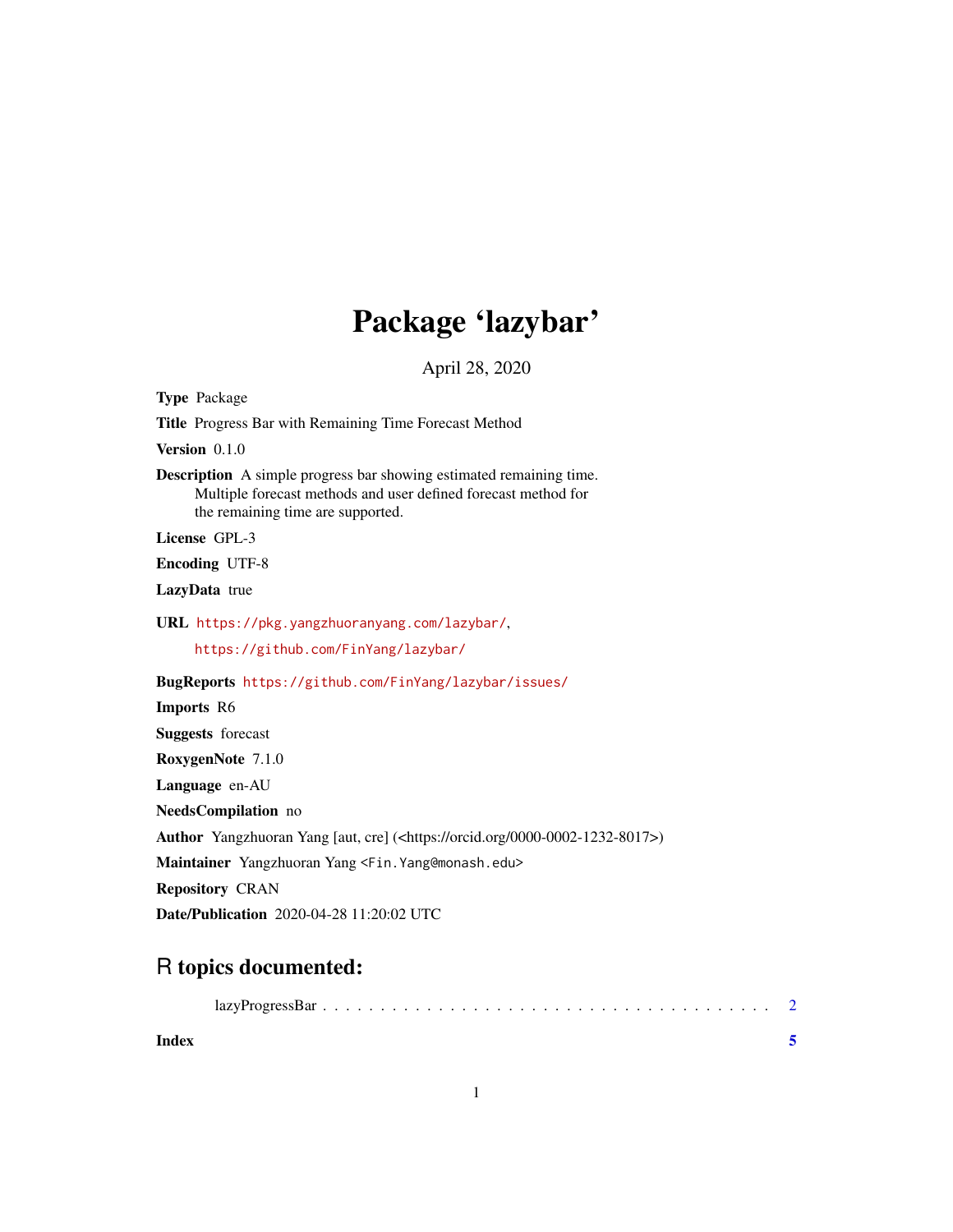<span id="page-1-0"></span>

#### Description

Display a progress bar displaying the estimated time. The purpose of having various estimation methods is to provide a more accurate estimation when the run time between ticks is assumed to be different, e.g., online estimation, time series cross validation, expanding window approach, etc.

#### Usage

```
lazyProgressBar(n, method = "average", fn = NULL, ...)
```
#### Arguments

| n      | Integer. Total number of ticks                                                                                                                                                                                                                                                                                |
|--------|---------------------------------------------------------------------------------------------------------------------------------------------------------------------------------------------------------------------------------------------------------------------------------------------------------------|
| method | Character. The embedded forecasting method of remaining time: drift (de-<br>fault), average, naive, or snaive. Ignored if fn is not NULL.                                                                                                                                                                     |
|        | average (default) Average method. The run time between future ticks are as-<br>sumed to be the average run time of the past ticks. This is the most common<br>estimation method for remaining time.                                                                                                           |
|        | drift Drift method. The run time between future ticks are assumed to increase<br>(decrease), and the level changed is set to be the average change of the<br>run time of the past ticks. This is to assume the run time between ticks is<br>linearly increasing or decreasing.                                |
|        | naive Naive method. The run time between future ticks are assumed to be the<br>run time between the last two ticks.                                                                                                                                                                                           |
|        | snaive Seasonal naive method. If this method is chosen, an argument of s<br>needs to be supplied in the  The run time between future ticks is set to<br>be the run time s times before. By default s is set to be 1/10 of the total<br>number of ticks.                                                       |
| fn     | Function. User defined function to estimate the remaining time. The function<br>should predict the remaining time using the arguments and return a scalar. It<br>should have at least three arguments in the order of dtime, i, and n, which<br>represent the status of the progress bar at the current tick: |
|        | dtime A numeric vector of the run time between past ticks.                                                                                                                                                                                                                                                    |
|        | i The number of the current tick.                                                                                                                                                                                                                                                                             |
|        | n The number of total ticks.                                                                                                                                                                                                                                                                                  |
| .      | Other arguments to pass to estimation method. The arguments need to be named.                                                                                                                                                                                                                                 |

#### Details

Four simple forecasting methods are available for the estimation of the remaining time: Average method (default), Drift method, Naive method and Seasonal naive method. For the summary of the simple methods, see Chapter 3 of References. User can also supply their customised estimation method as a function. See Arguments and Examples.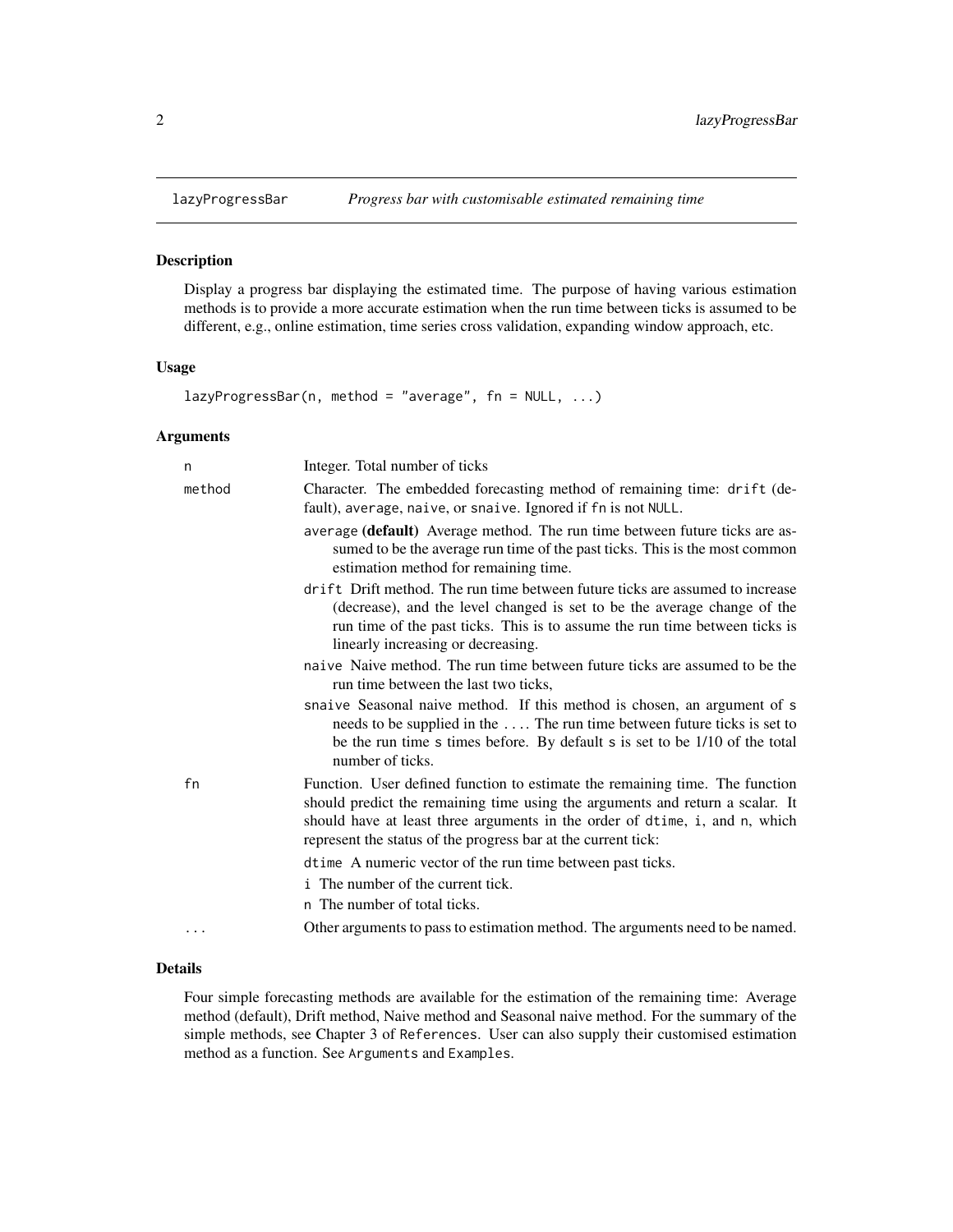#### lazyProgressBar 3

#### Value

An R6 object with methods tick() and print().

#### Author(s)

Yangzhuoran Fin Yang

#### References

Hyndman, R.J., & Athanasopoulos, G. (2018) Forecasting: principles and practice, 2nd edition, OTexts: Melbourne, Australia. OTexts.com/fpp2. Accessed on 24/04/2020.

#### Examples

```
pb <- lazyProgressBar(4)
pb$tick()
pb$tick()
pb$tick()
pb$tick()
# With linearly increasing run time
pb <- lazyProgressBar(4, method = "drift")
for(i in 1:4){
  Sys.sleep(i \times 0.2)
  pb$tick()$print()
}
# With user defined forecast function
# The forecast function itself will
# require certain computational power
forecast_fn <- function(dtime, i, n, s = 10){
  # When the number of ticks is smaller than s
  # Estimate the future run time
  # as the average of the past
  if(i\leqs){
   eta <- mean(dtime)*(n-i)
  }
  # When the number of ticks is larger than s
  # Fit an arima model every s ticks
  # using forecast package
  if(i)=s}{
    if(i %% s ==0){
      model <- forecast::auto.arima(dtime)
    }
    runtime <- forecast::forecast(model, h=n-i)$mean
   if(i %% s !=0){
      runtime <- runtime[-seq_len(i %% s)]
    }
   eta <- sum(runtime)
  }
```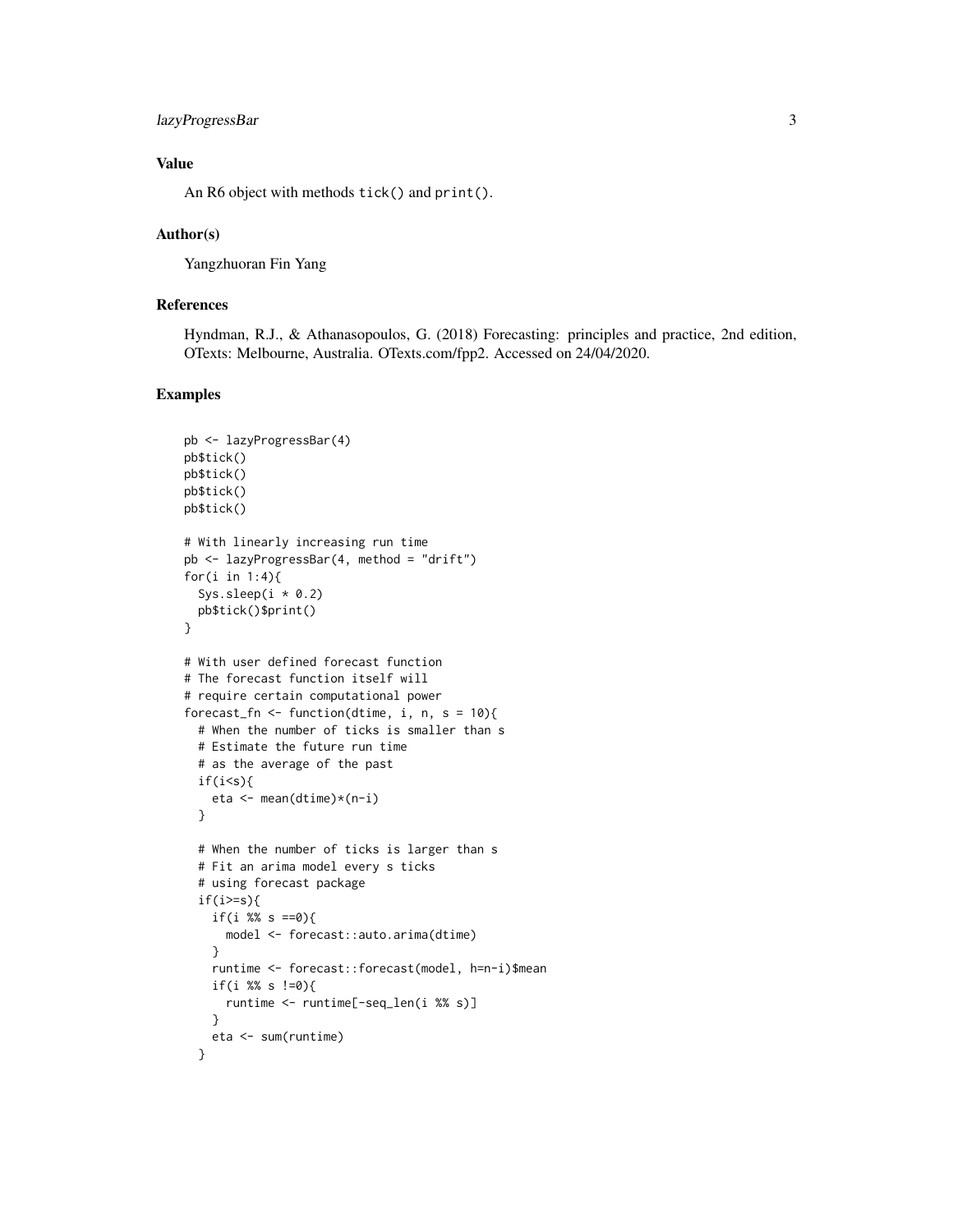```
return(eta)
}
pb <- lazyProgressBar(10, fn = forecast_fn, s=3)
for(i in 1:10){
  Sys.sleep(i * 0.2)
 pb$tick()$print()
}
```